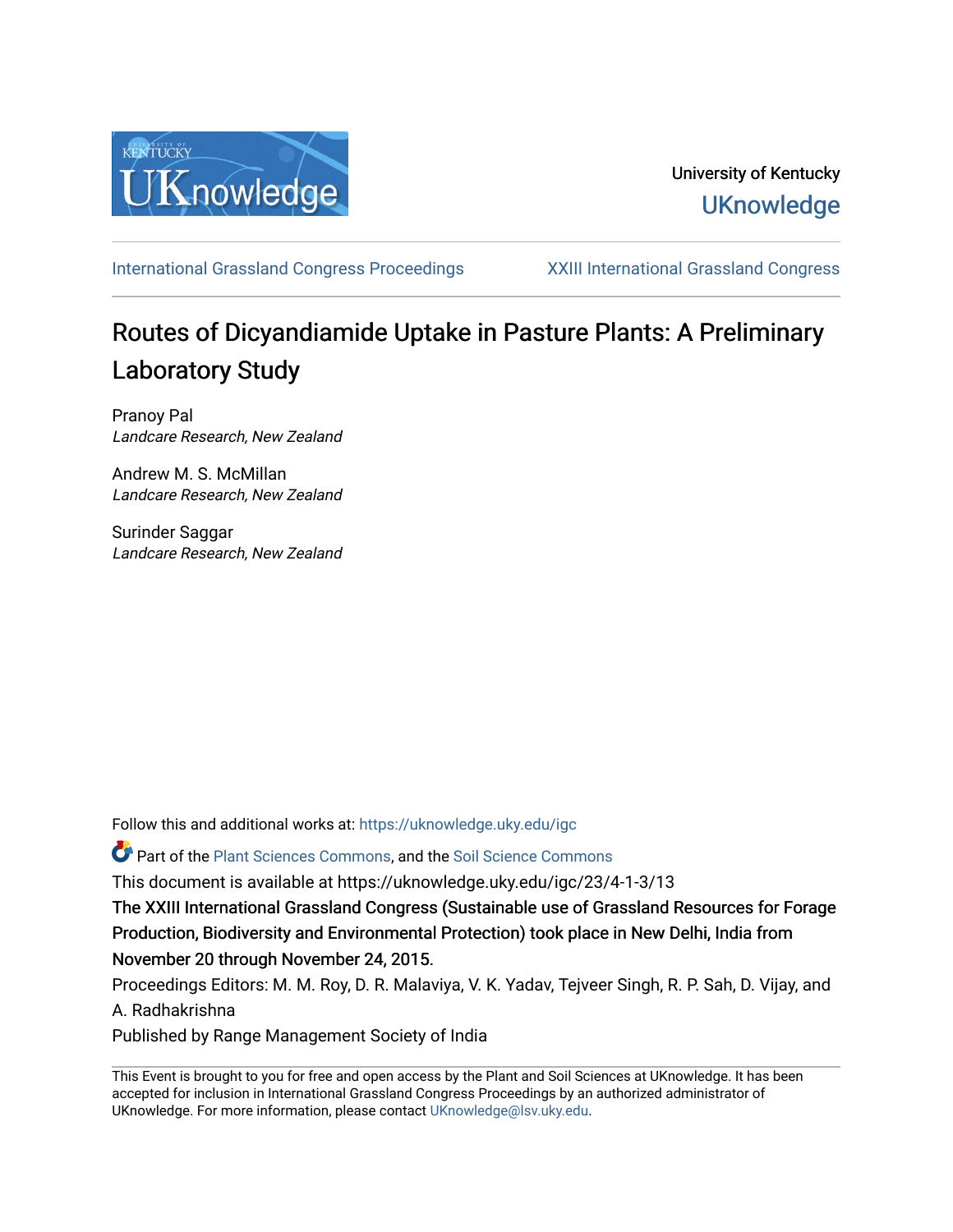Paper ID: 1014 Theme 4. Biodiversity, conservation and genetic improvement of range and forage species Sub-theme 4.1. Plant genetic resources and crop improvement

## **Routes of dicyandiamide uptake in pasture plants: a preliminary laboratory study**

#### **Pranoy Pal\*, Andrew M. S. McMillan, Surinder Saggar**

Ecosystems and Global Change team, Landcare Research, Palmerston North, New Zealand \*Corresponding author e-mail: [PalP@landcareresearch.co.nz](mailto:PalP@landcareresearch.co.nz)

**Keywords:** Foliar absorption, Nitrification inhibitor, Perennial ryegrass, Root uptake, White clover

#### **Introduction**

A consequence of intensification of New Zealand pastures is increased nitrogen (N) inputs to the soil in the form of urine, dung and mineral fertiliser. Dairy cow urine has a high N content that causes large N losses from the grazed system via nitrate  $(NO<sub>3</sub>)$  leaching, nitrous oxide  $(N<sub>2</sub>O)$  emissions and ammonia volatilization. Dicyandiamide (DCD) is a nitrification inhibitor that has been proven to reduce  $NO<sub>3</sub>$  leaching and  $N<sub>2</sub>O$  emissions, and increase pasture in New Zealand pastures (De Klein *et al*., 2014). DCD was commercially available for use in New Zealand pastures until 2013 when its use was suspended due to detection of traces of DCD in exported milk. Although DCD at high doses is relatively non-toxic there is no set maximum residue limit for its consumption. The contamination incident has highlighted the need to understand the pathway by which DCD entered the dairy cow.

Nutrients can be absorbed (or taken up) through the leaves via leaf cuticle and stomata of plants (Eichert and Fernández, 2012) and this phenomenon is used to fertilize golf courses and horticultural crops mainly using urea as a spray formulations. Because of the similarity between DCD and urea in terms of molecular weight and structure, we suspected that DCD could similarly be taken up in pasture plants. Few studies have shown the root uptake of DCD but none using pasture plant species.

Our objective was therefore to quantify foliar and root uptake of DCD in pasture plants following its application under glasshouse conditions. We hypothesized that DCD can be taken up by both foliar and root uptake pathways.

#### **Materials and Methods**

**Experiment 1 - Foliar uptake of DCD:** This experiment was conducted at constant temperature (15<sup>o</sup>C), stable humidity (91% relative humidity) and a regular cycle of 16 h light/8 h of dark. Intact soil samples (10 cm diameter, 10 cm height) were collected using stainless steel (SS) cores from a permanent ryegrass-clover pasture managed for sheep grazing at Massey University Research Dairy Farm 1, Palmerston North, New Zealand. The sampled soil was an alluvial, welldrained, Manawatu sandy loam soil. The SS cores were placed on a 12 cm diameter glass saucer where 25 mL of deionised (DI) water was applied at two day intervals. Prior to spraying DCD, the shoots from all cores were cut to 5 cm height to simulate grazing. On the day of treatment application, DCD was sprayed on to the foliage of each core ( $n = 6$ ) and a control that was sprayed with DI water) at 0.630 mL per core equivalent to 10 kg DCD ha<sup> $-1$ </sup> in 800 L water. Shoots were harvested at 7 h after the spray and on days 1, 2, 5, 8, 15, and 21 after DCD application. Immediately following each sampling, the shoot biomass was weighed and then extracted twice with water, filtered, and analysed to determine the surface residues of DCD using method of Kim *et al*. (2012). The same shoots were then pulverised using a mortar and pestle, extracted, filtered, and analyzed as described below.

**Experiment 2 - Root uptake of DCD:** This experiment was conducted under the same conditions as Experiment 1. Intact soil samples of two soils differing in texture and drainage were collected as above. One of the soils in this current study was the Manawatu soil described above, while the other soil was a poorly drained Tokomaru soil.

On the day of treatment application, the lower half of each collected soil core was removed from the core liners, sieved to 4 mm, treated with DCD (0.63 mL DCD mixed thoroughly with the soil) and repacked into the core. The treated cores were managed identically to that of Experiment 1. Shoots were harvested at 9, 15, 22, 30, and 37 days after treatment application and DCD concentrations were determined as above. At day 97 all the cores were destroyed and the roots, soil, and shoots were analyzed for DCD as above.

**Quantification of the absorbed residues of DCD:** The modified method of Schwarzer and Haselwandter (1996) was adopted where the pulverised extract was purified by eluting it through a Waters Sep-Pak® cartridge and analyzed on a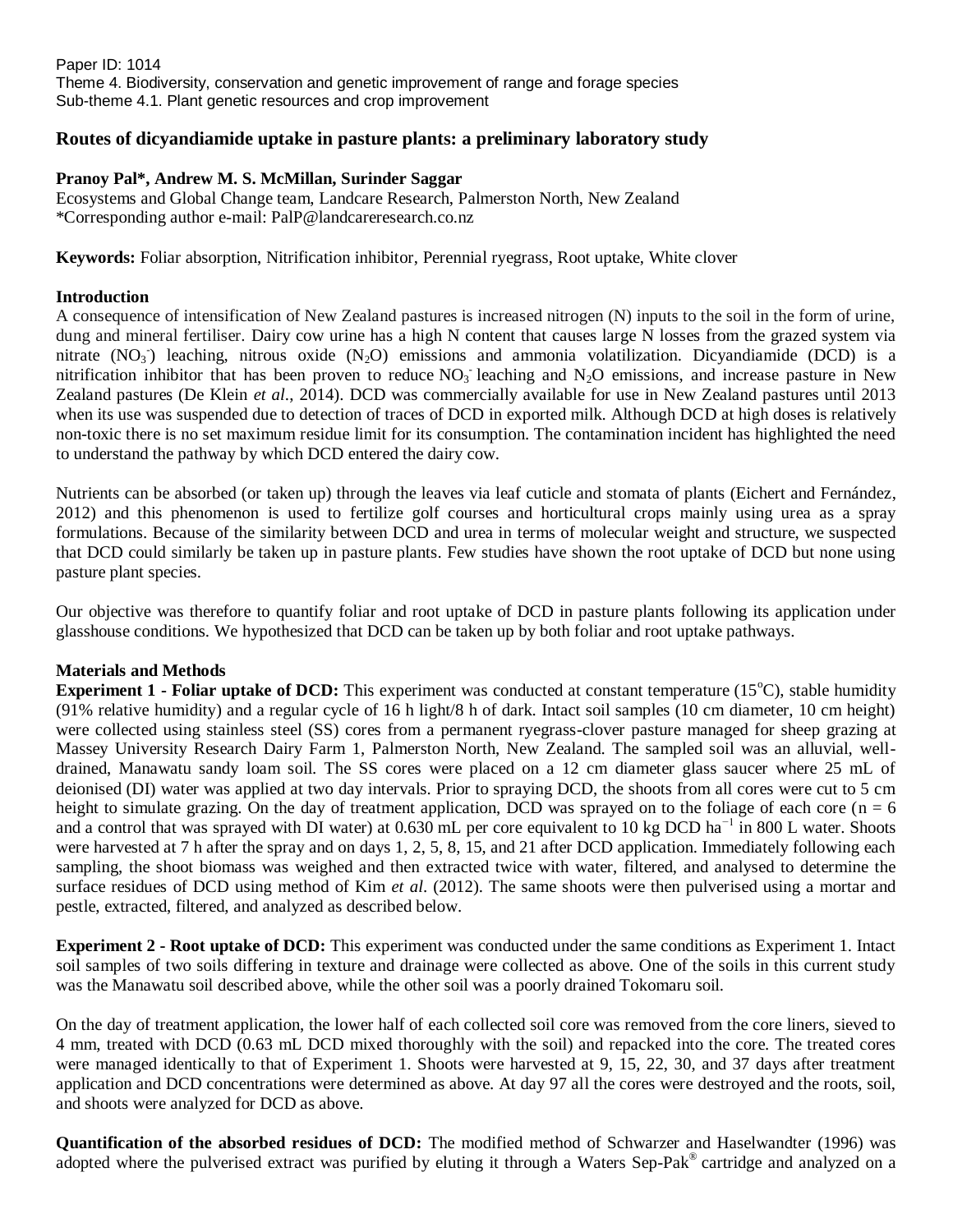Shimadzu HPLC (Shimadzu Co., Kyoto, Japan) fitted with a Bio-Rad Aminex® organic acid column HPX-87H (300  $\times$ 7.80 mm ID) and the DCD peak detected using an UV detector at 220 nm.

## **Results and Discussion**

**Experiment 1 - Foliar uptake of DCD:** A total of  $56.9 \pm 9.1\%$  of the applied DCD was intercepted on the leaves (Fig. 1). The surface residues of DCD decreased (P < 0.005) over time and 36.5  $\pm$  9.5% of the applied DCD could be recovered at the end of the experimental period. This is in accordance with the study of Kim *et al*. (2012) who reported that DCD persisted on the plant canopy for < 6 to 16 days that was mainly dependent on rainfall and pasture height. Pasture biomass in the cores remained constant during the experimental period.

The total amount of DCD in the plant leaves resulting from foliar uptake ranged from 13 to 90 mg DCD m<sup>-2</sup> (mean, 36 ± 18 mg m−2 , *n* = 42) and did not change (*P* = 0.295) over the 21 day experimental period. These values translate to 2.7 to 5.2% of the DCD applied (Fig. 1). This current study demonstrates for the first time that a significant proportion of DCD can be taken up via foliage by ryegrass-clover plants, supporting our hypothesis. Vilsmeier (1991) suggested that plant cells are unable to metabolise the DCD once absorbed. This might be the reason for why the foliar-absorbed DCD did not degrade over time in the current study.



Time since application (days)

**Fig. 1:** Proportions of DCD on the leaf surface and within the leaf tissues via foliar uptake over time.

**Experiment 2 - Root uptake of DCD:** DCD was taken up by the roots and translocated to the shoots and these amounts increased significantly ( $P < 0.001$ ) over time with maximum amounts of 63 ± 29 mg m<sup>-2</sup> (equivalent to 6.3% of the total DCD applied) on day 37 in the Tokomaru soil. The uptake rates did not differ between the two soil types ( $P > 0.05$ ) and uptake rates ranged between 2.6 and 6.3% of the applied DCD on day 37 (Fig. 2). Vilsmeier (1991) suggested that DCD can be absorbed by the plant roots via mass-flow and translocated aboveground where it can accumulate and crystallise at the hydathodes due to plant cells being unable to metabolise DCD. The author suggested that the relatively higher uptake rate was probably due higher transpiration rates and higher DCD application rates.

Destructive analysis of randomly selected cores after 97 days of DCD application showed no residues in the roots and soil. However, 0.49-2.03% and 1.26-3.72% of the applied DCD was detected in the shoots of the Manawatu and Tokomaru soils, respectively. Our study also shows that the washed off DCD from the pasture leaves on to soil surface are subject to root uptake.